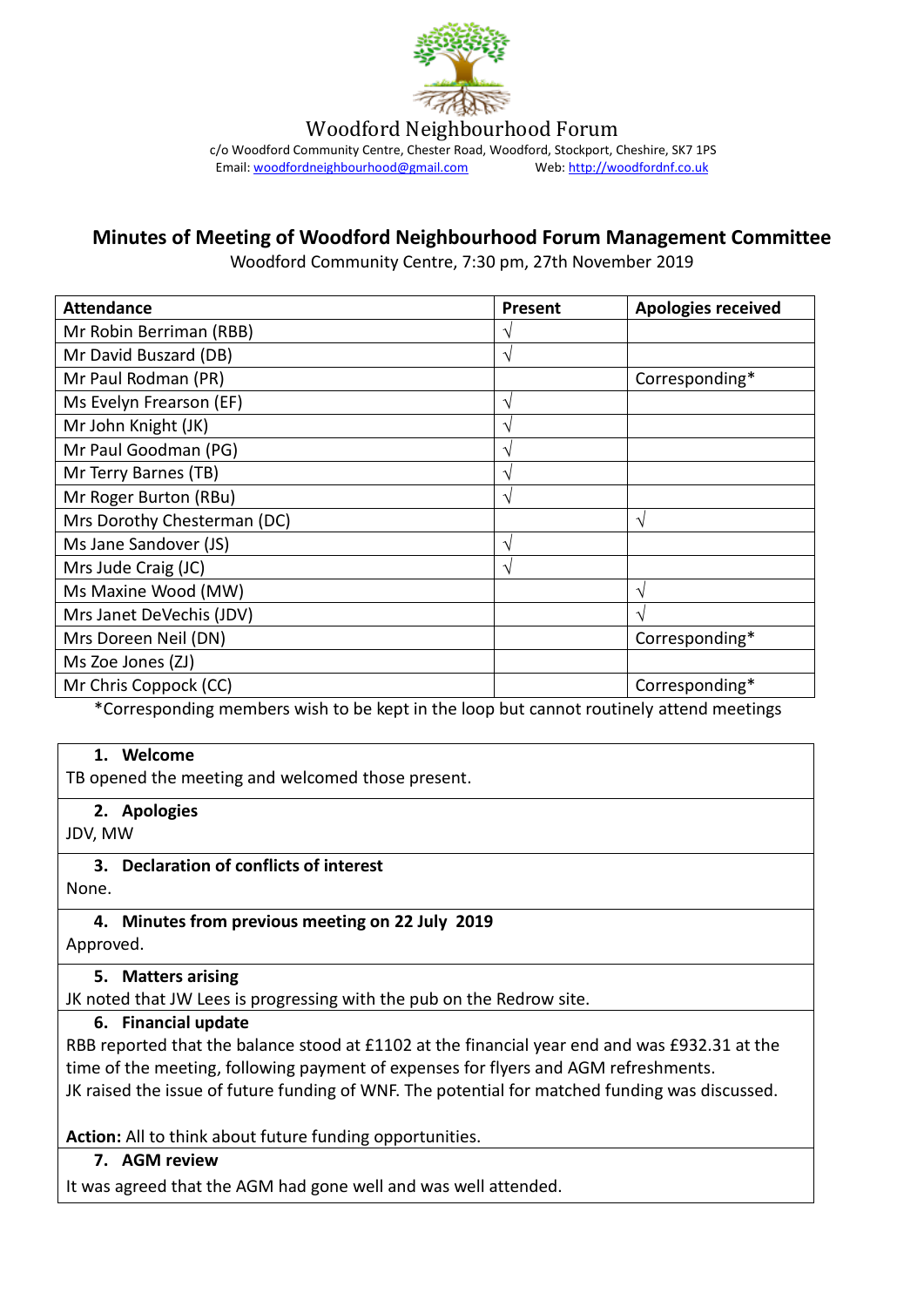### **8. WNF responses to planning applications**

Some of the more controversial applications were reviewed:

- Development adjacent to **Windy Ridge on Bridle Road** refused. This concurs with WNF opinion. An appeal was expected.
- Development in garden at **10 Jenny Lane** permitted. This is contrary to WNF opinion. **Action:** EF to try to ascertain the reasons. [See post meeting notes 1]
- Replacement of large house at **124 Woodford Road**. We misinterpreted the Green Belt boundary. We took up the opportunity given by Jane Chase to revise our response accordingly.
- Change of use of **Oliver's restaurant** into two dwellings. WNF response to raise a number of issues of concern. RBu noted that the developer is the owner, the credentials of the applicant are not our concern and the team should focus on the planning policy issues.
- Change of use of outbuildings into dwellings at **Flora Cottage**. It was agreed that this is a brownfield site. WNF response should mention issues around access for vehicles and need for highways assessment, and that the application does not mention WNP. It was noted that the dwellings are described as bungalows. [See post meeting notes 2]
- It was agreed that we should monitor SMBC decisions and comments on those applications where we have submitted a response.

**Action:** EF to draft WNF responses and track down SMBC comments on PAs.

#### **9. Monitoring**

PG and JK explained that WNF is required to produce an annual report in relation to policies in the WNP. This could include:

- WNF responses to Planning Applications.
- Any relevant changes in government policies.
- Progress on implementation of Village Aspirations.

JK suggested that we could review one WNP policy and present it at the AGM in 2020.

**Action:** EF to continue to update the spreadsheet of responses to planning applications.

## **10. Implementing WNP policies and Village Aspirations**

RBu reported back on follow up on interaction with Sustrans and SMBC Walking and Cycling officer. After an initial conversation in 2018 , Sustrans produced a report and suggestions for promoting cycling in the village. This was less locally focussed than had been expected and included a proposal to close Hall Moss Lane in order to take through traffic out of the village. It was agreed not to pursue their ideas further.

EF reported on a presentation on the **Stockport Local Fund**, which Cllr Brian Bagnall had alerted us to, and which was attended by TB, JS and EF. Funding is available to support local initiatives to help communities. Two ideas were explored at the meeting which are relevant to our aspirations:

- An event at the Community Centre for local community organisation to exhibit their roles (an idea that arose at a WCC meeting).
- Improving accessibility of the country footpaths through Woodford in conjunction with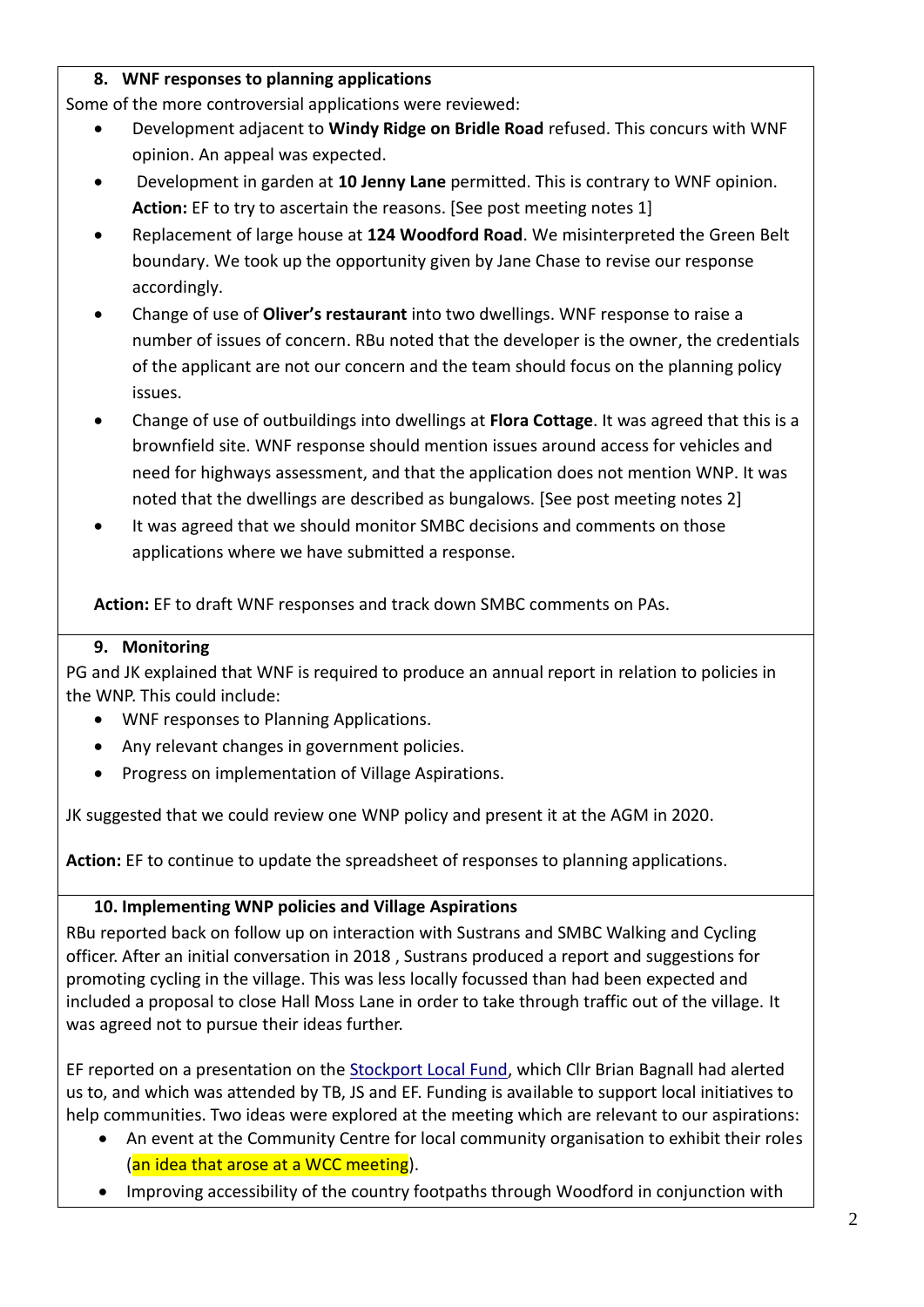Crazy Legs, a private organisation who organise chip-timed events. The council officer thought that both these ideas were suitable for an application for funding.

**Action:** Committee to follow up on these ideas.

# **11. Updates**

# **10.1. WCC**

JS reported that the constitution had been revised and updated to be more inclusive, and was to be submitted for approval at the AGM on 28 Nov 2019 (the following day). The website was to be updated next year.

# **10.2. WWMCC**

JC reported that the bonfire had achieved record attendance and record profits, but had also produced a number of problems, including traffic jams, long queues at the entrance gates, overcrowding on site and flying embers from the bonfire. A review meeting was planned for the committee and key residents who help on the night.

# **10.3. GMSF**

PG noted that the strategic plan may be a broken model. There was an update on  $17<sup>th</sup>$  November giving priority to two pieces evidence on viability and transport, respectively. New ONS projections were expected to be published in February.

# **10.4. CEC**

PG and JK noted that:

- Planning permission on development on land near Hazelbadge Road had progressed, but the section 106 agreement had not been signed. There are costs relating to retention tags, engineering on site and the carpark for school.
- The new CEC team would like to review the development plan. There is opposition to some of the supplementary sites in Green Belt, especially in Bollington.
- The contract had been signed for the Poynton Bypass and preliminary works was expected to start in 2020.
- The NCGV may be deferred. There is little interest from developers.

# **10.5. SGMGB**

EF reported that the organisation had grown since GMSF2, which had reduced total Green Belt loss, but had spread the losses around more small sites. This had resulted in an increased number of communities affected and new Save the Green Belt groups had joined Save Greater Manchester's Greenbelt group, bringing the total number of member groups to around 50. Particularly active groups include:

 Royton who had taken on a statistician to analyse the way the housing numbers had been calculated. He concluded that, because GMSF covered 19 years and the Strategic Housing Land Availability Assessment (SHLAA) covered only 15 years, this inevitably produced a short fall in sites before the end of the plan period. GMCA had also omitted to take account of large windfall sites. Members of the Royton team had been invited to present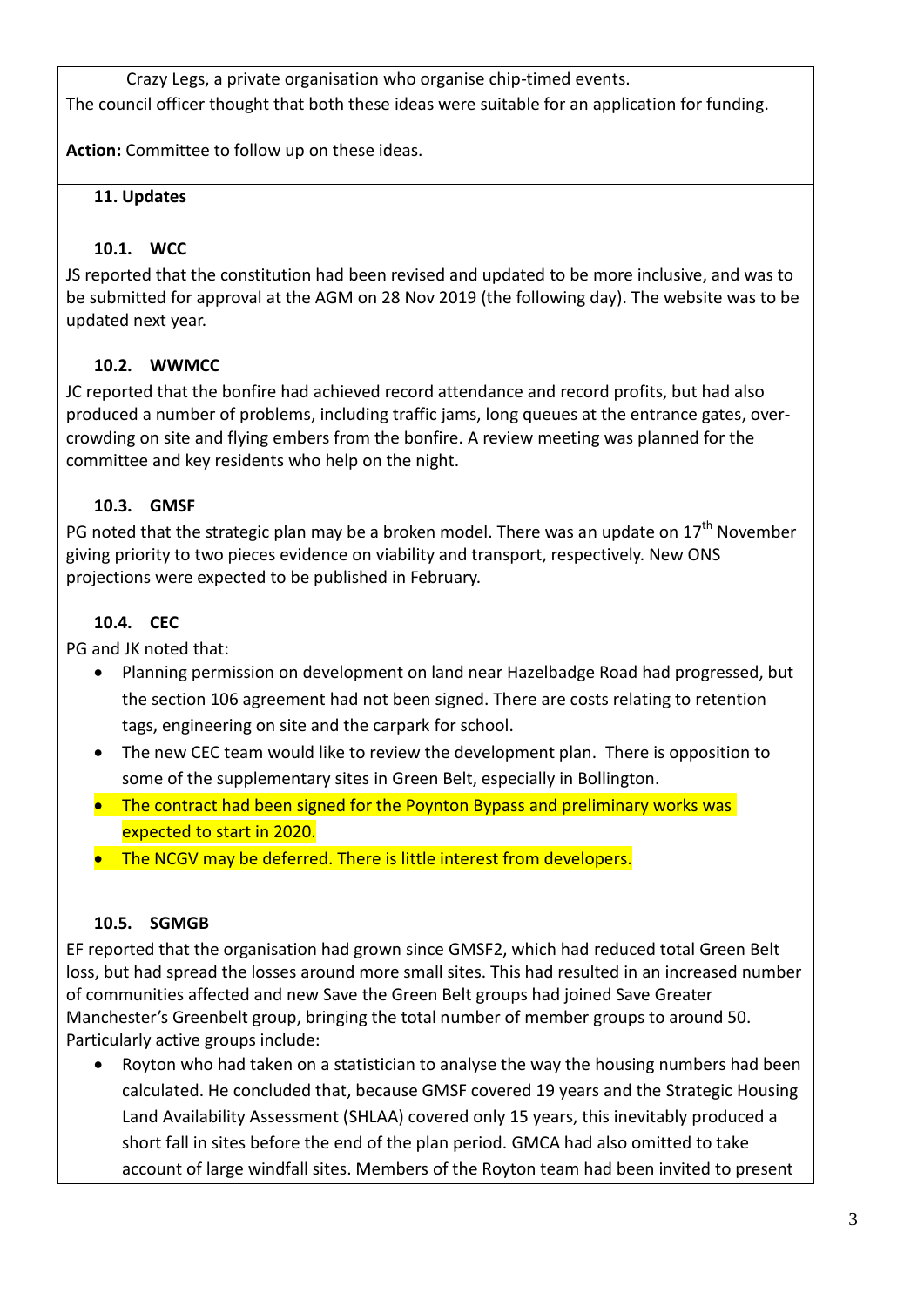their analysis to the Mayor and members of the GMCA team.

 Friends of Carrington Moss have been focussing housing, climate and air quality and on pushing for greater Government and local authority knowledge of what the housing need is, especially with regard to social housing. They could find no national policy for Homes England. They achieved a meeting with Esther McVey, who was Minister of State at the Ministry of Housing, Communities and Local Government at the time.

# **10.6. Avro Heritage Museum**

TB reported that a Shackleton would be arriving at the museum in May 2020. It would be housed eventually in a glass building. Meanwhile, they had the use of the CAE (aviation training) building. **Next meeting:** February 2020

Evelyn Frearson 21 February 2020

## **Post meeting notes**

## **1. Nanny annex at 10 Jenny Lane**

We learned from Steve Johnson after the Stockport Forums meeting that the nanny flat was considered to be associated with the existing dwelling and not a stand-alone dwelling that could be used separately. He thought this would be the reason that it was granted permission.

## **2. Definition of bungalow**

From RICS: <https://www.ricsfirms.com/glossary/residential-property-types-definitions/>

"Originates from India and Bengal. Described simply as a low house having one storey.

Ward v Paterson [1929] 2 Ch 396 defines a bungalow is a building of which the walls, with the exception of any gables, are no higher than the ground floor, and of which the roof starts at a point substantially not higher than the top of the wall of the ground floor, and it does not matter in what way the space in the roof of a building so constructed is used (per Romer J.,

Chalet bungalow used to describe bungalows with upper rooms set in the roof usually with dormer windows."

## **3. Definition of sui generis use**

From: [https://www.designingbuildings.co.uk/wiki/Sui\\_generis\\_use\\_class\\_in\\_planning](https://www.designingbuildings.co.uk/wiki/Sui_generis_use_class_in_planning) The Town and Country Planning (Use Classes) Order categorises uses of land and buildings. Developments may not be used for purposes that are not within the use class for which they received planning permission. Changing the use of a development from one class to another may require planning permission, although changes of use may be permitted without the need for a planning application for certain allowable uses (for example changing a restaurant into a shop - see permitted development). 'Sui generis' buildings are those that do not fall within any particular use class. The Latin term 'sui generis' means 'of its own kind'.

Sui generis buildings include:

- Theatres.
- Houses in multiple paying occupation.
- Hostels providing no significant element of care.
- Scrap yards.
- Petrol filling stations and shops selling and / or displaying motor vehicles.